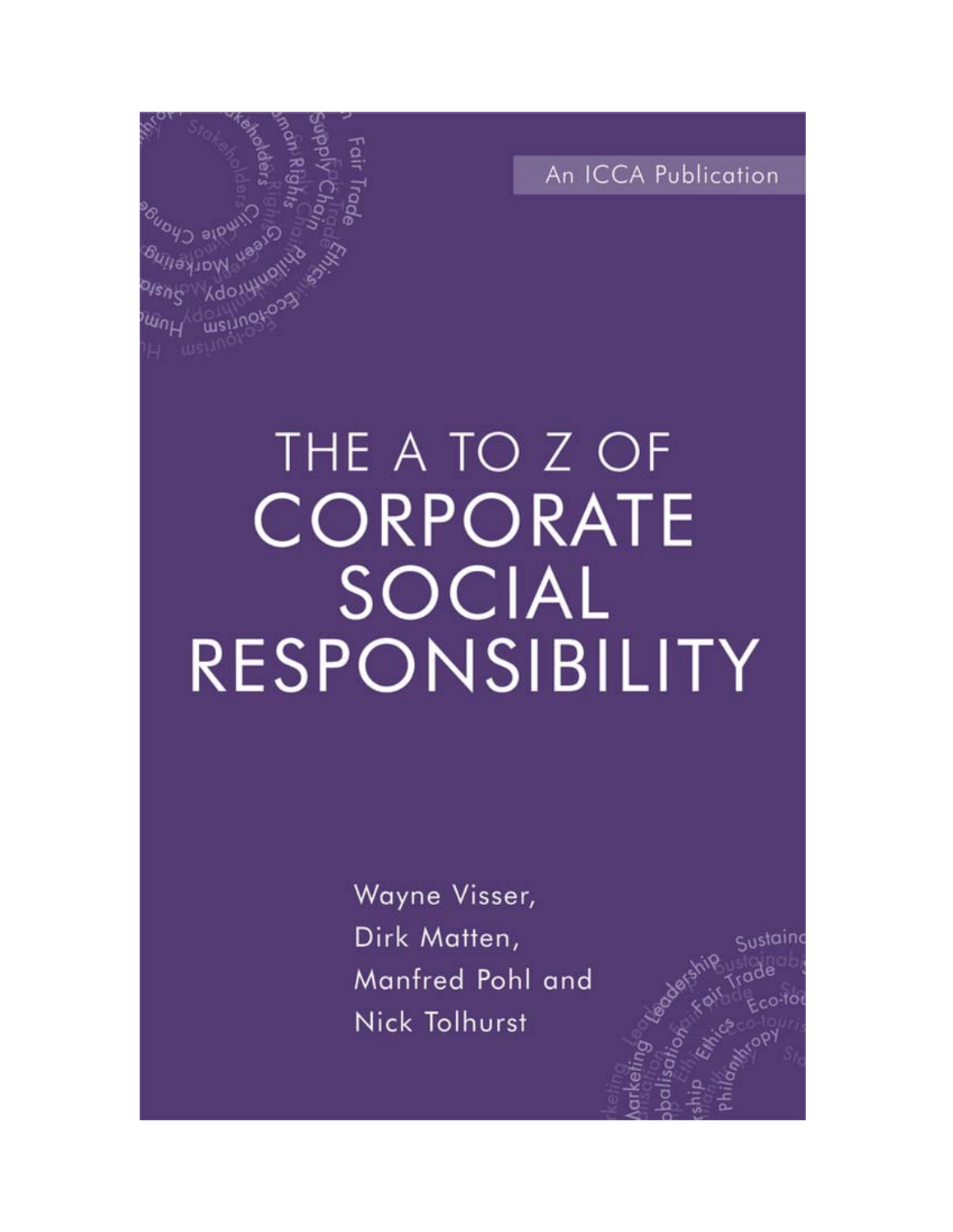There also are ideological differences among members of different sectors, i.e. between government, civil society and business. These ideological differences influence what CSR issues are prioritised, the expectations from business and what gets accepted or practised as CSR.

Conflictual issues arise from the diversity of these different CSR perspectives and the tensions between value systems and practices, and/or any prevalent stereotypes, misconceptions and prejudices.

Cultural issues in CSR pose challenges for achieving a universal understanding of CSR or for the convergence of practices across these diverse geographical, socio-political or ideological cultures. These issues are also challenging when trying to change from one type of culture to another, or in getting cultural fit for the multinational companies that have to work in and with different cultures of CSR.

*Anupama Mohan*

## **DEVELOPING COUNTRIES**

 $\rightarrow$  Development, Poverty

CSR in developing countries incorporates the formal and informal ways in which business makes a contribution to improving the governance, social, ethical, labour and environmental conditions of the developing countries in which they operate, while remaining sensitive to prevailing religious, historical and cultural contexts.

The category of 'developing countries' is used broadly to include countries that have relatively lower per capita incomes and are less industrialised. For a listing of countries that might fall into this grouping, see the World Bank's classification of lower and middle income countries.

Far from being a unified field, debate on CSR in developing countries is extremely diverse, ranging from optimistic views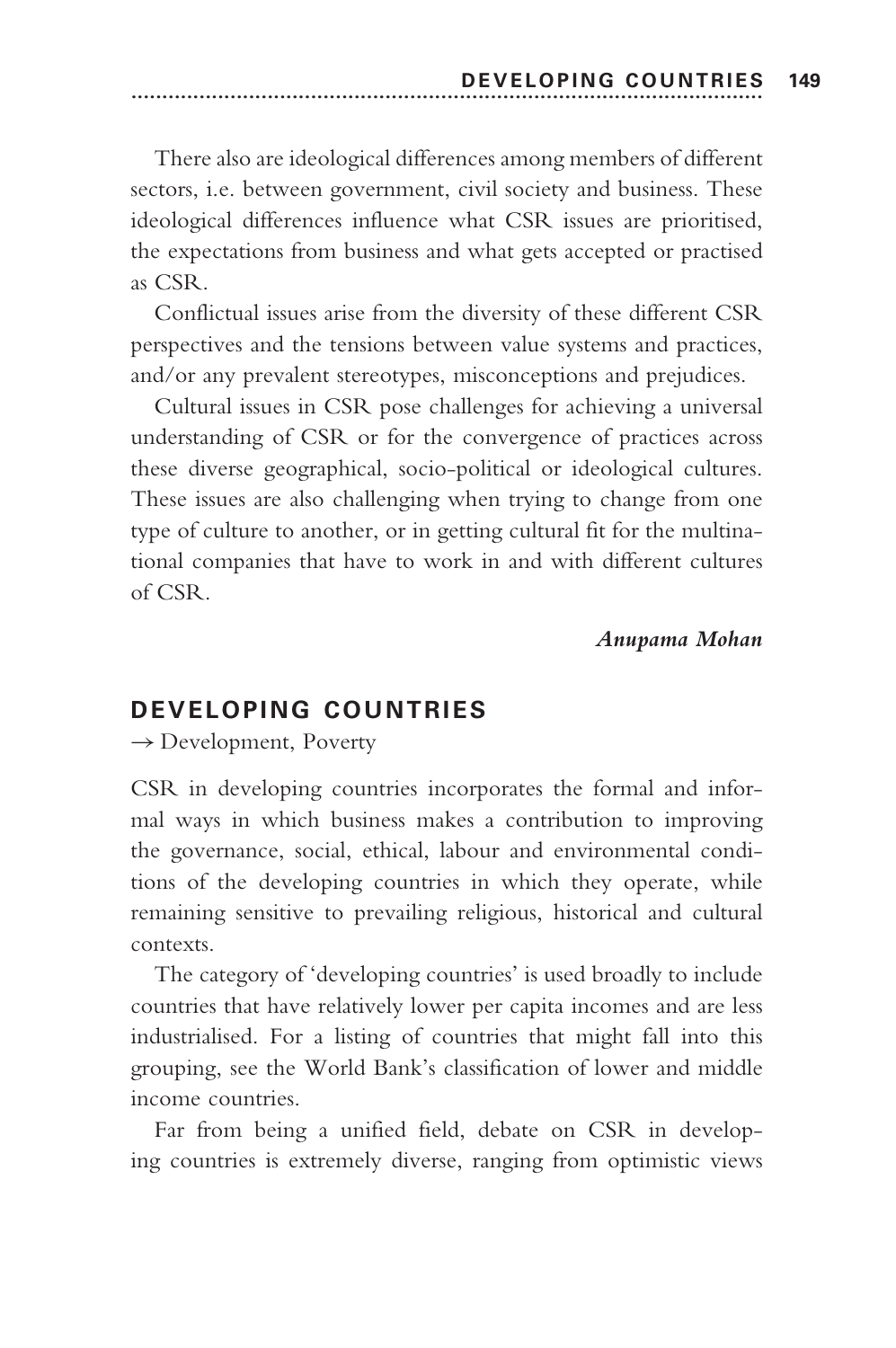about the role of business in society to highly critical perspectives. However, there seems to be an emerging consensus that developing countries provide a socio-economic and cultural context for CSR which is, in many ways, different from developed countries.

In particular, CSR in developing countries has the following distinctive characteristics:

- CSR tends to be less formalised or institutionalised in terms of the CSR benchmarks commonly used in developed countries, i.e. CSR codes, standards, management systems and reports.
- Where formal CSR is practised, this is usually by large, high profile national and multinational companies, especially those with recognised international brands or those aspiring to global status.
- Formal CSR codes, standards and guidelines that are most applicable to developing countries tend to be issue specific (e.g.  $\rightarrow$  fair trade, supply chain,  $\rightarrow$  HIV/AIDS) or sector led (e.g. agriculture, textiles, mining).
- In developing countries, CSR is most commonly associated with philanthropy or charity, i.e. through corporate social investment in education, health, sports development, the  $\rightarrow$  environment and other community services.
- Making an economic contribution is often seen as the most important and effective way for business to make a social impact, i.e. through investment, job creation, taxes, and  $\rightarrow$  technology transfer.
- Business often finds itself engaged in the provision of social services that would be seen as government's responsibility in developed countries, e.g. investment in  $\rightarrow$  infrastructure, schools, hospitals and housing.
- The issues being prioritised under the CSR banner are often different in developing countries, e.g. tackling  $\rightarrow$  HIV/AIDS, improving working conditions, provision of basic services, supply chain integrity and poverty alleviation.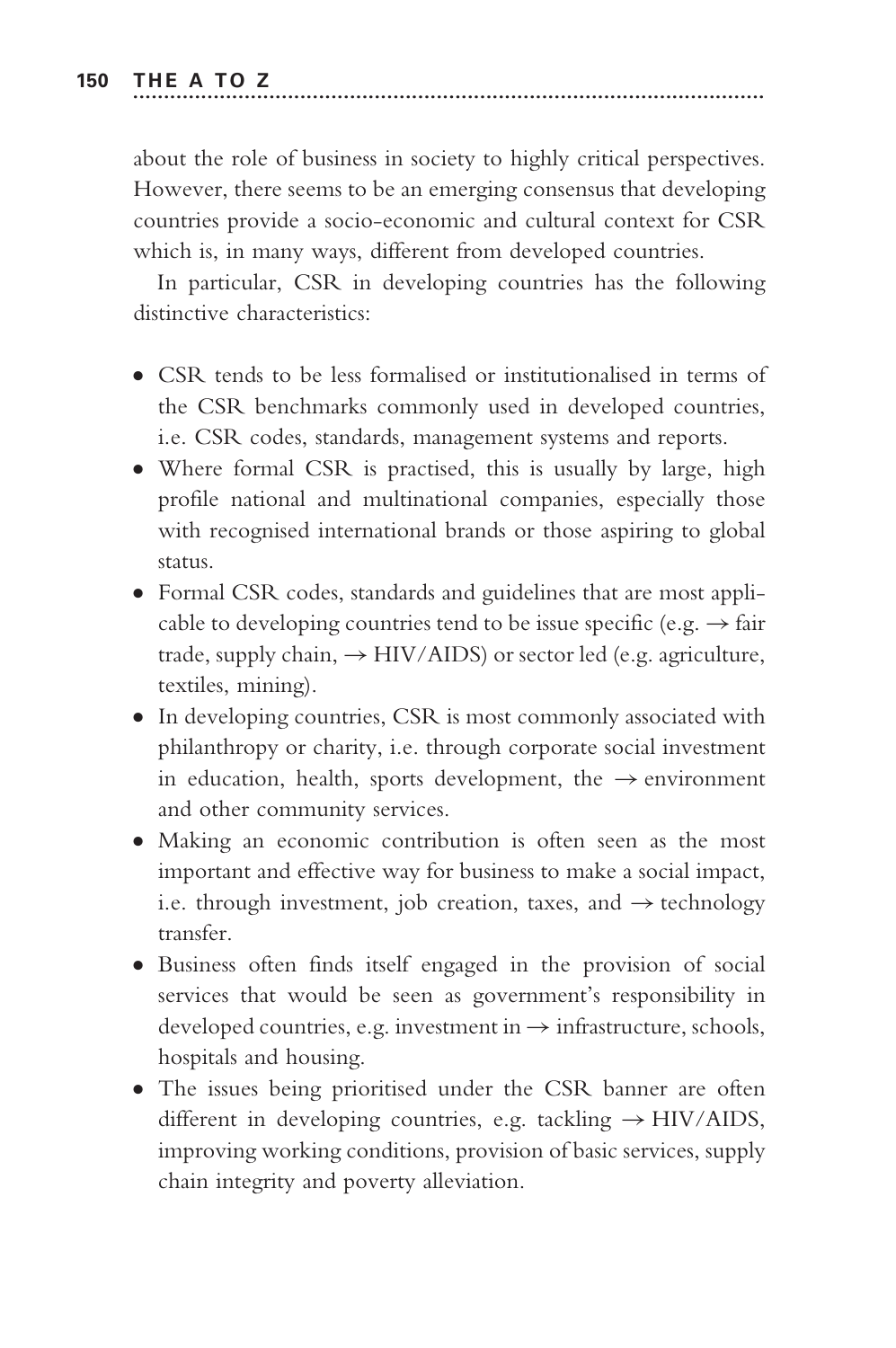- Many of the CSR issues in developing countries present themselves as dilemmas or trade-offs, e.g.  $\rightarrow$  development versus environment, job creation versus higher labour standards, strategic philanthropy versus political governance.
- The spirit and practice of CSR is often strongly resonant with traditional communitarian  $\rightarrow$  values and religious concepts in developing countries, e.g. African humanism (*ubuntu*) in South Africa, coexistence (*kyosei*) in Japan and harmonious society (*xiaokang*) in China.

The drivers for CSR in developing countries include:

- Cultural tradition drawing strongly on deep-rooted indigenous cultural traditions of philanthropy,  $\rightarrow$  business ethics and community embeddedness.
- Political reform including democratisation,  $\rightarrow$  globalisation and liberalisation, which can drive business behaviour towards integrating social and ethical issues.
- Socio-economic priorities including poverty alleviation, healthcare provision,  $\rightarrow$  infrastructure development, education and empowerment of marginalised groups.
- Governance gaps where CSR is seen as a way to plug the 'governance gaps' left by weak, corrupt or under-resourced governments that fail to adequately provide various social services.
- Crisis response including philanthropic responses to economic, social, environmental, health-related or industrial crises, catastrophes or accidents.
- Market access seeing unfulfilled human needs as an untapped market, including the now burgeoning literature on  $\rightarrow$  Base of the Pyramid' strategies.
- International standardisation including the adoption of global CSR codes and standards by the subsidiaries of multinationals or national companies wishing to export.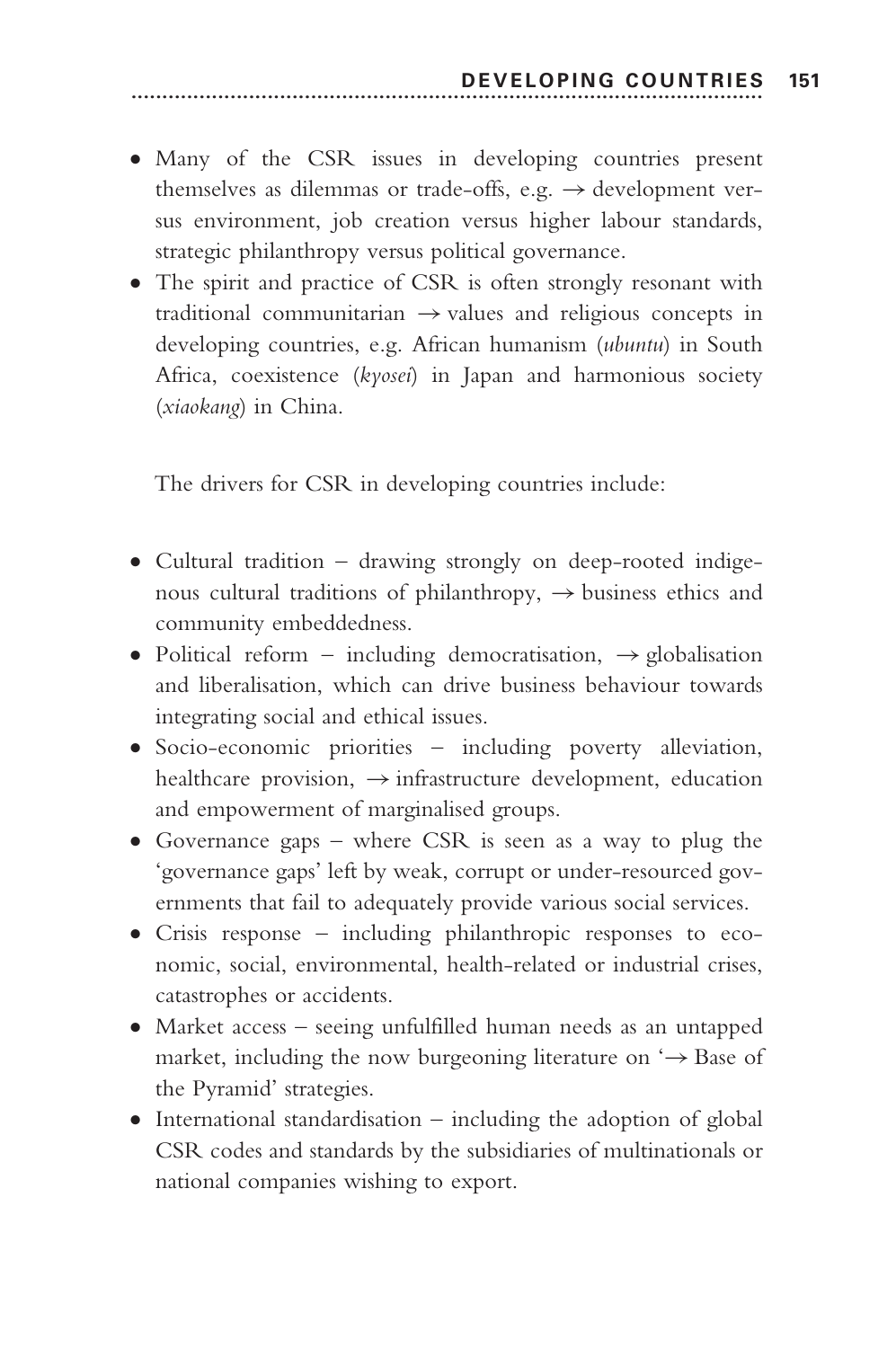- Investment incentives including investments in developing countries being screened for CSR performance through the trend of socially responsible investment (SRI).
- Stakeholder  $\rightarrow$  activism in the absence of strong governmental controls over the social, ethical and environmental performance of companies.
- Supply chain including the social and environmental requirements that are being imposed by multinationals on their supply chains, especially among small and medium-sized companies.

The focus on CSR in developing countries can also be a catalyst for identifying, designing and testing new CSR frameworks and business models, e.g. Visser's CSR Pyramid for Developing Countries and the C.K. Prahalad's Bottom of the Pyramid model.

Research into CSR in developing countries is still relatively underdeveloped and tends to be ad hoc with a heavy reliance on convenience-based case studies. The focus is often on high profile incidents or branded companies and a few select countries (e.g. Brazil, China, India, South Africa), rather than being comprehensive national or regional surveys that produce comparable  $\rightarrow$  benchmarking data. Hence, a massive opportunity exists to improve our knowledge about CSR in developing countries by expanding the scope and coverage of CSR research. For a more comprehensive review of CSR in developing countries, see the chapter by Visser in the *Oxford Handbook of CSR*.

#### *Wayne Visser*

#### **DEVELOPMENT**

 $\rightarrow$  Base of the pyramid model, Developing countries, Poverty

At its broadest, the term 'development' denotes the progression, evolution or maturation of an individual or society. Despite the wide usage – and crucial importance – of terms such as international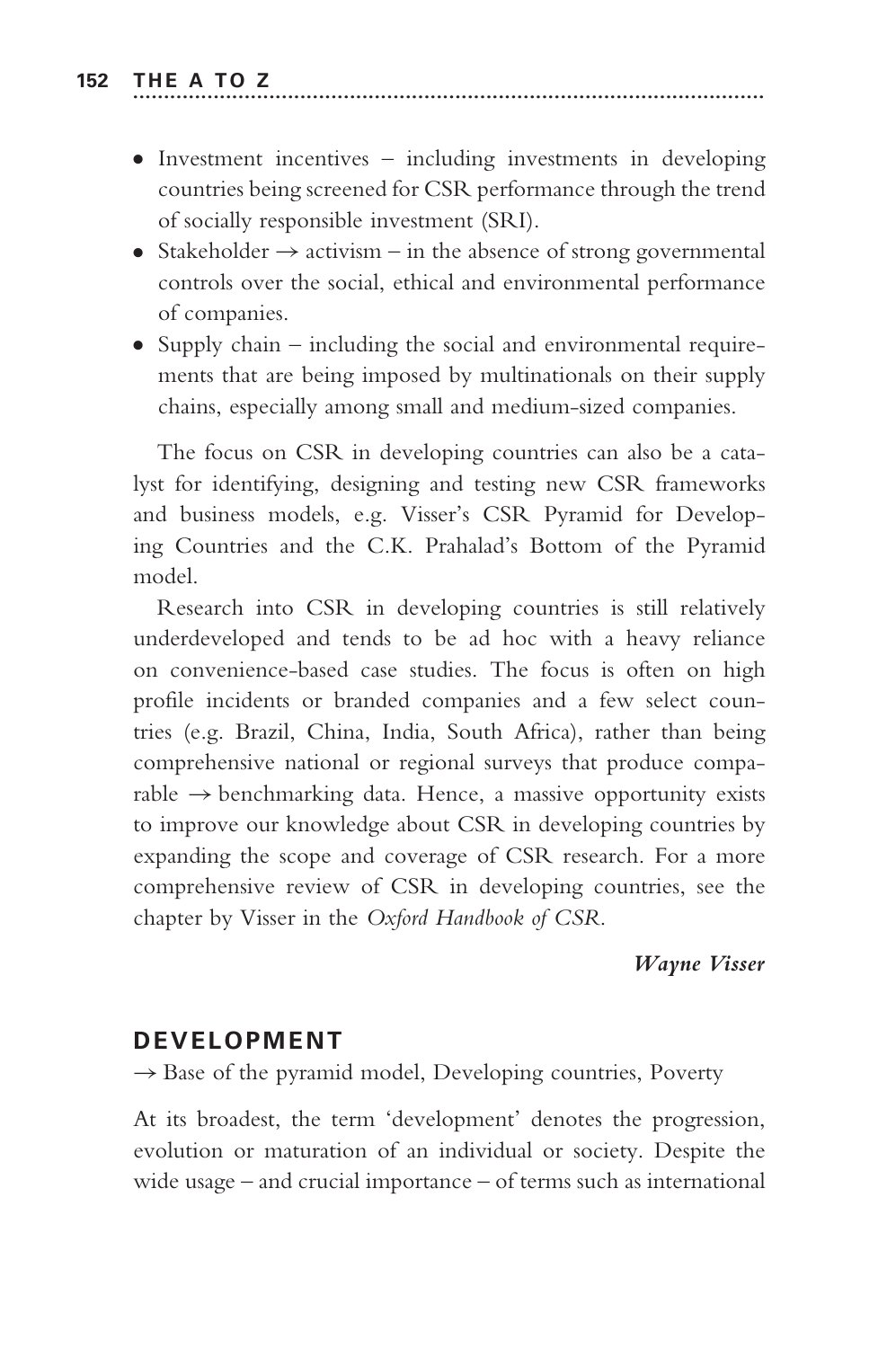# THE A TO Z OF **CORPORATE SOCIAL RESPONSIBILITY**

# A Complete Reference Guide to Concepts, Codes and **Organisations**

# **More than 100** *Expert* **Contributors**

# **Over 400** *Listed Entries***, including:**

- 10 core terms
- 60 key terms
- 130 definitions
- 80 key codes & guidelines
- 40 key organisations
- 120 website addresses
- 110 referred terms

## **Also** *Regional Profiles* **for:**

- Africa
- Asia
- Australia
- **Europe**
- **Latin America**
- North America

### **And** *Sector Profiles* **for:**

- Automotive
- **Banking**
- **Chemicals**
- **Infrastructure**
- **Media**
- Mining
- Oil & gas
- Personal & household goods
- **Pharmaceuticals**
- **Technology**
- **Telecommunications**
- Travel & leisure
- Utilities

*The A to Z of Corporate Social Responsibility*

Available on [amazon.com](http://www.amazon.com/Corporate-Social-Responsibility-Reference-Organisations/dp/0470723955/ref=sr_1_1?ie=UTF8&s=books&qid=1196180047&sr=8-1), [amazon.co.uk](http://www.amazon.co.uk/Corporate-Social-Responsibility-Reference-Organisations/dp/0470723955/ref=sr_1_1/026-8293862-9927603?ie=UTF8&s=books&qid=1188993328&sr=8-1) or from your bookstore

CENTENNIA 1807 **WILEY** 2007 . . . . . <del>.</del> . . . . . .

ISBN: 978-0-470-72395-1 Hardback 535 pages November 2007 (UK) January 2008 (USA)

# **ALSO AVAILABLE**

**CORPORATE SOCIAL RESPONSIBILITY** 



THE A TO Z OF<br>CORPORATE<br>SOCIAL<br>RESPONSIBILITY

An ICCA Publication

Wayne Visser, Dirk Matten, Manfred Pohl and<br>Nick T. . Nick Tolhurst